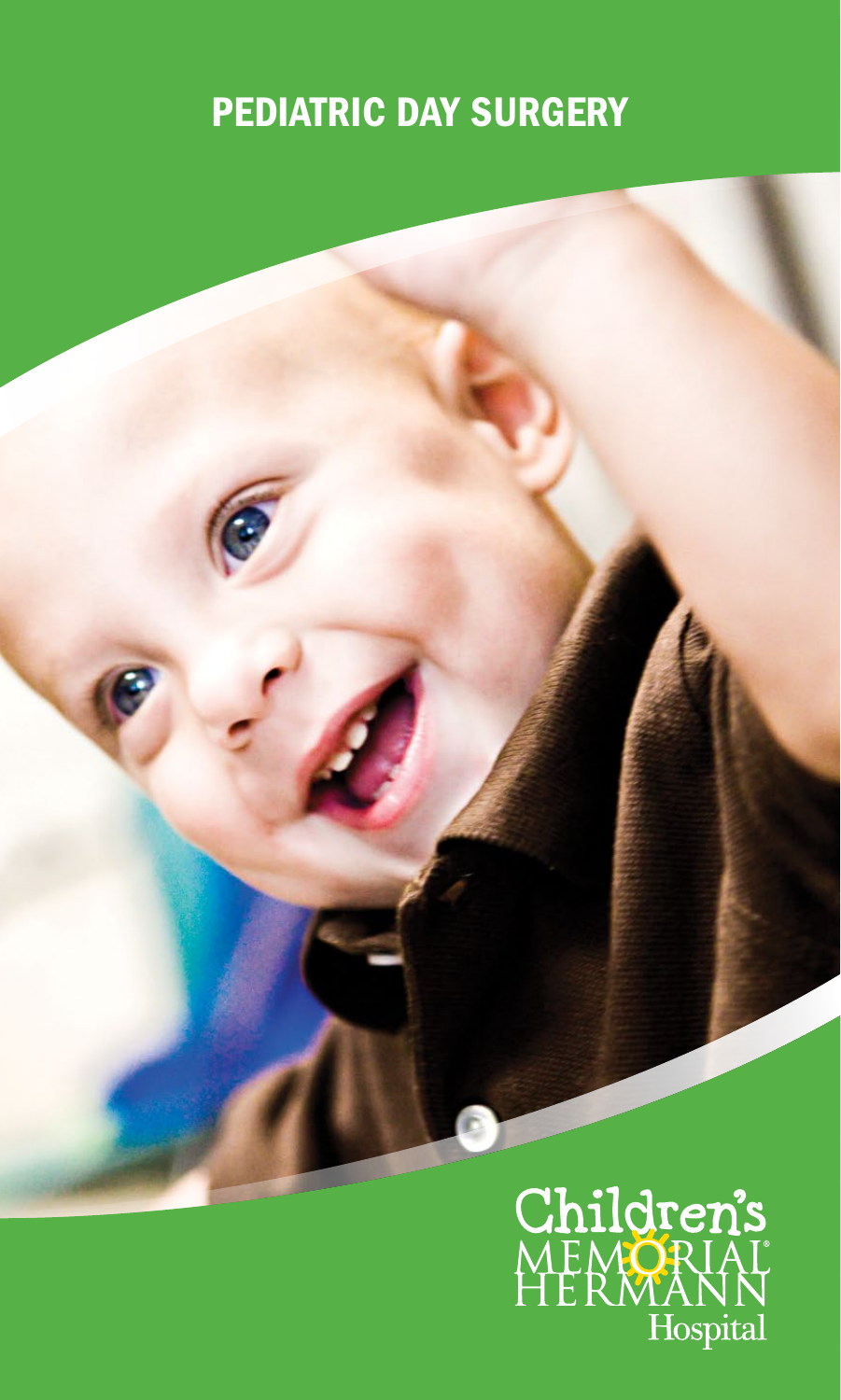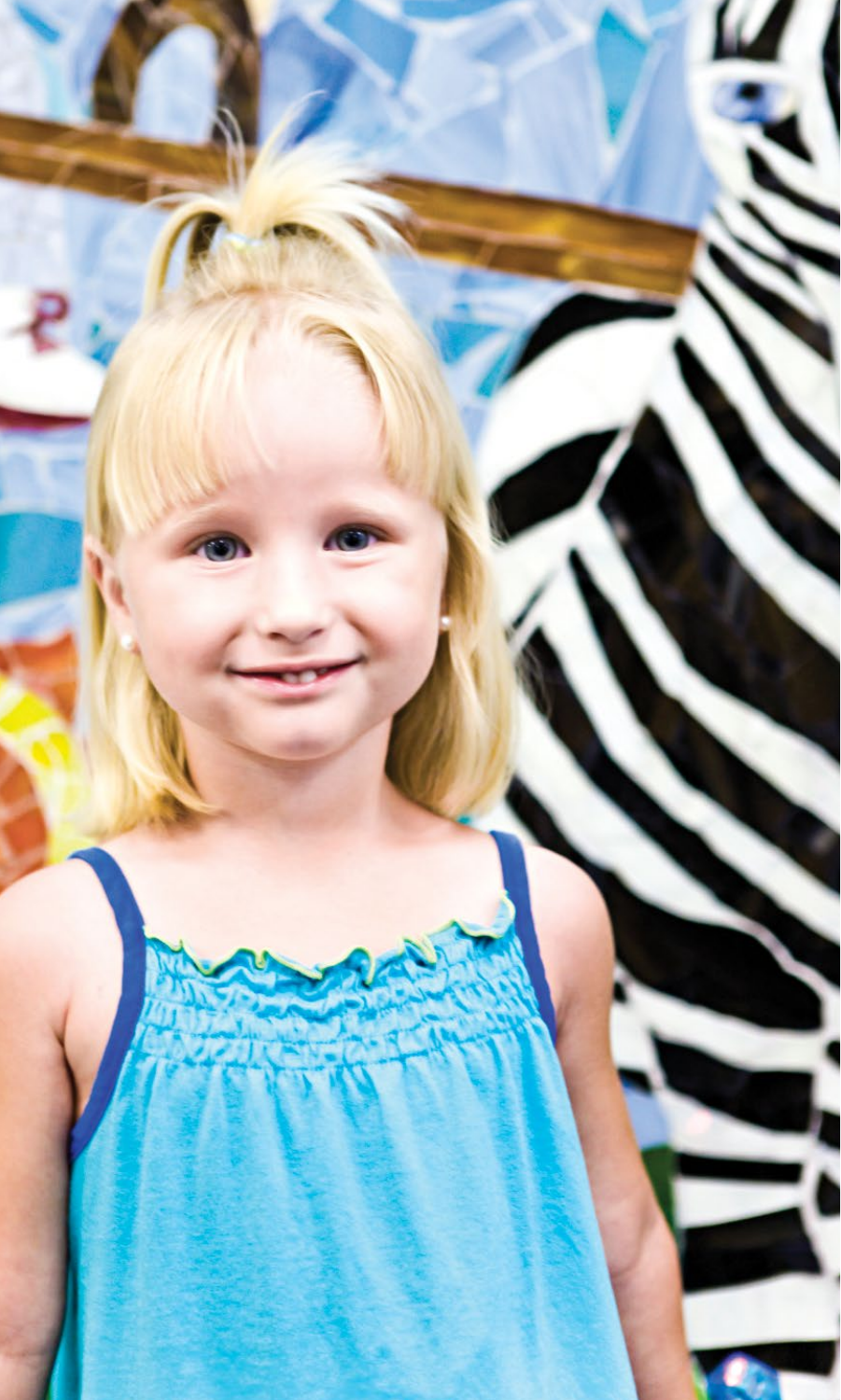# Pediatric Day Surgery

**At Children's Memorial Hermann Hospital**, we know all about helping children and their families through stressful times, including surgeries. Not only do we offer excellent medical and surgical care, we also take pride in helping you take care of the emotional needs of your child. Although we can help you reassure your child, we know that the truth is no one knows your son or daughter better than you. In fact, you play the most important role in preparing your child for this visit, and how well you do so will make a difference in his or her experience at Children's Memorial Hermann Hospital.

The instructions in this brochure apply to all outpatient procedures requiring anesthesia, such as MRI, gastroenterology studies, Auditory Brain Response (ABR) and Somato Sensory Evoked Potential (SSEP).

### In the Weeks Before Surgery…

### Support for Patients and Families

Pediatric Day Surgery has a Child Life Specialist on staff who is trained to assist each child with the hospital experience as it relates to his or her educational, emotional and developmental needs. The Specialist is available to help you talk with your child about what to expect before, during and after surgery. If you would like to speak with a Child Life Specialist about how you can help your child with the Pediatric Day Surgery experience, please call the Child Life department at 713.704.2066. If your child has emotional and/or developmental special needs, please call one of our Anesthesia Clinic Nurses at 713.704.3724 or 713.704.3727 to complete an assessment form that will assist us in creating a plan of care based on your child's individual needs.

#### Prior to the Day of Surgery

Prior to the day of your child's surgery, you may need to complete the following steps:

**Preregistration:** We ask that patients pay their estimated financial portion, as determined by their insurance plan, prior to or at the time of service. If a member of our financial department has not contacted you prior to surgery, please call 713.704.6919 to obtain your balance.

**Preadmission:** Some doctors ask that you come to our Anesthesia Clinic prior to the date of surgery. In the clinic, your child will be seen by a nurse and an anesthesiologist, who will gather information about your child's medical history. Any tests ordered by the physician can be done that day.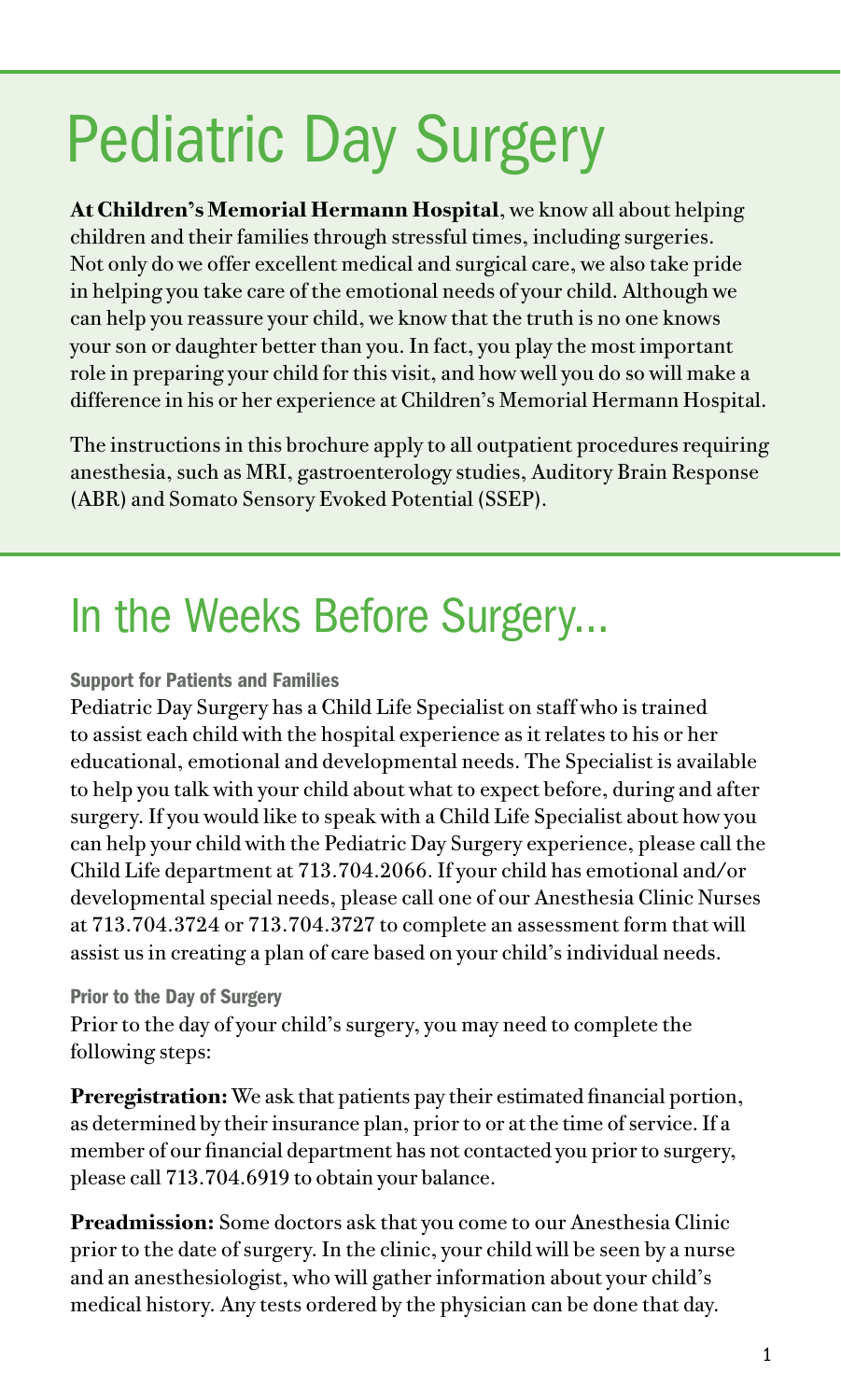### The Day Before Surgery…

There are two things you should do the day before your child is scheduled for surgery. First, find out what time your child's surgery will begin and what time you need to arrive. A nurse from Children's Memorial Hermann Hospital will call you the afternoon prior to surgery to give you instructions and the most up-to-date information regarding surgery and arrival times. Second, it is very important for your child to follow the food and beverage restrictions outlined below.

#### Surgery Times May Change

Please keep in mind that the scheduled surgery time is our best estimate. While not anticipated, your child's surgery could be moved earlier or later on the schedule for many reasons. Thank you for being flexible and patient.

#### Food and Drink Restrictions

Your child may have a full meal up to eight hours before surgery; a light snack up to six hours before surgery, (see chart below for suggested items); breast milk up to four hours before surgery; and clear liquids up to one hour before surgery. Clear liquids are those you can see through, such as apple juice, water and Pedialyte.

The chart below summarizes these requirements. Because the surgery may be delayed, it is important to encourage your child to continue to take clear liquids up to two hours prior to the estimated start time.

| <b>Types of Food and Beverage</b>                                           | <b>Allowed Up To</b>   |
|-----------------------------------------------------------------------------|------------------------|
| Full meal                                                                   | 8 hours before surgery |
| Milk, yogurt, cereals, juices, pediatric<br>or infant formulas              | 6 hours before surgery |
| Breast milk                                                                 | 4 hours before surgery |
| Clear liquids, such as water, Gatorade,<br>Sprite, apple juice or Pedialyte | 1 hour before surgery  |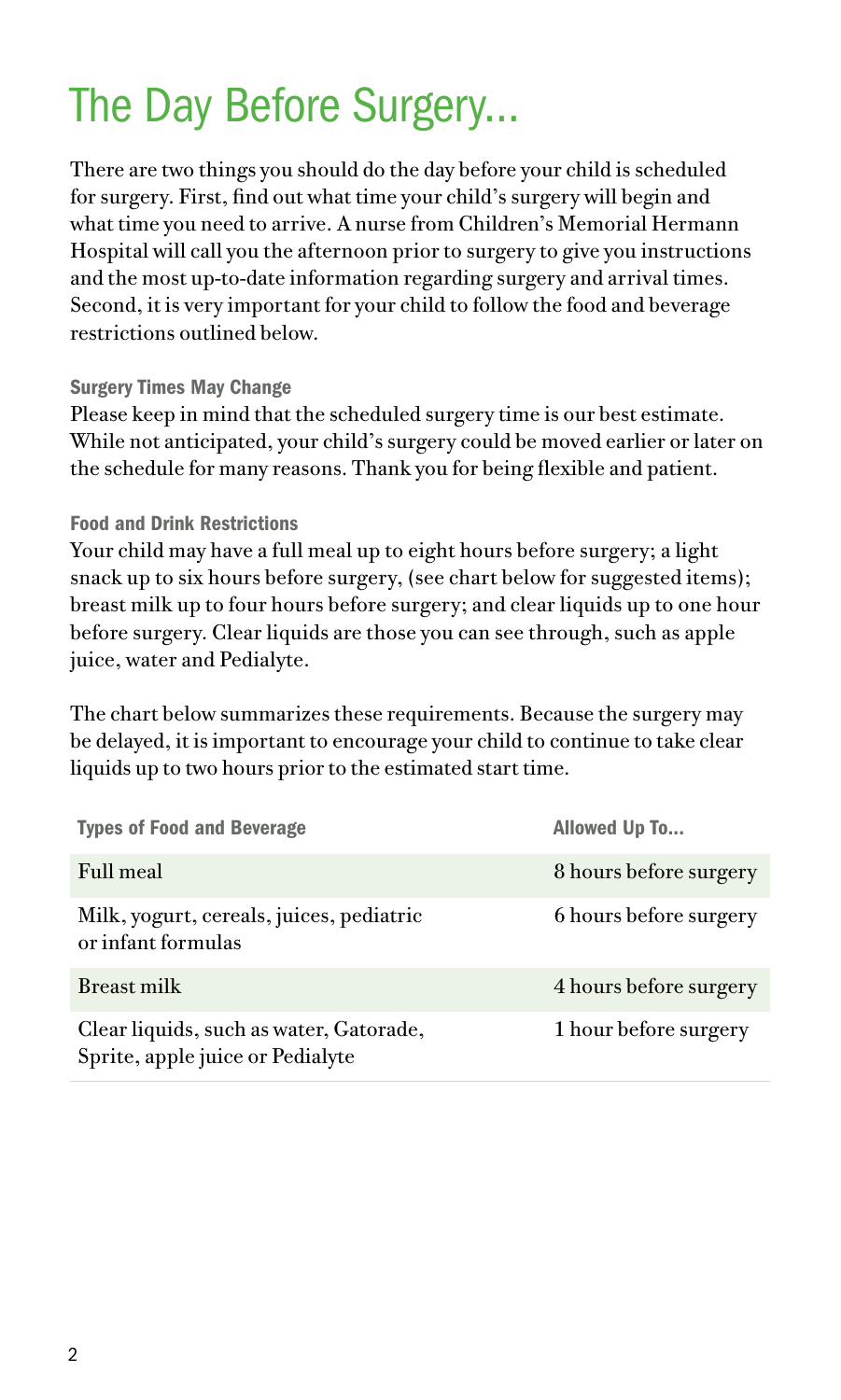### Let Us Know…

- If your child has chicken pox or measles, or has recently been exposed to chicken pox or measles, we must know this before you come to the hospital for surgery. This information will help us protect other patients from these highly contagious illnesses.
- If your child was born premature (less than 37 weeks gestation) and is younger than 8 months of age, he or she may require an overnight observation stay.
- If you, or anyone in your household, has recently traveled internationally.

Please call us at 713.704.1383 if any of these situations applies to your child.

## The Day of Surgery…

#### Check-in

On the day of surgery, be sure to arrive at the Pediatric Day Surgery waiting room on the 2nd floor of the Jones Pavilion at your assigned time. Our staff will complete your registration and collect any amount due, if prior arrangements have not been made. Parents will need to present identification and insurance cards at the time of check-in. The parent(s) and patient will be issued an ID bracelet upon completion of check-in.

### Initial Exam

After completing registration, your child will be seen by a nurse, who will check his or her vital signs and review the medical history. You will also meet with an anesthesiologist, who will discuss the plan for your child's anesthesia. Your child will then be given privacy to change into a gown. Prior to leaving for the surgery, you will meet the operating room nurses. Your child may take along a favorite stuffed animal.

### After Surgery

Parents will be able to see their child approximately 30 minutes after he or she has arrived in the post-anesthesia care unit (PACU).

Please understand that siblings and other visitors younger than 13 years of age are not allowed in the PACU. They also should not be left unattended in the waiting room, so please make arrangements to have your other children supervised by an adult, if you bring them with you.

### Going Home

When your child is ready to go home, we will give you supplies and instructions for his or her care at home.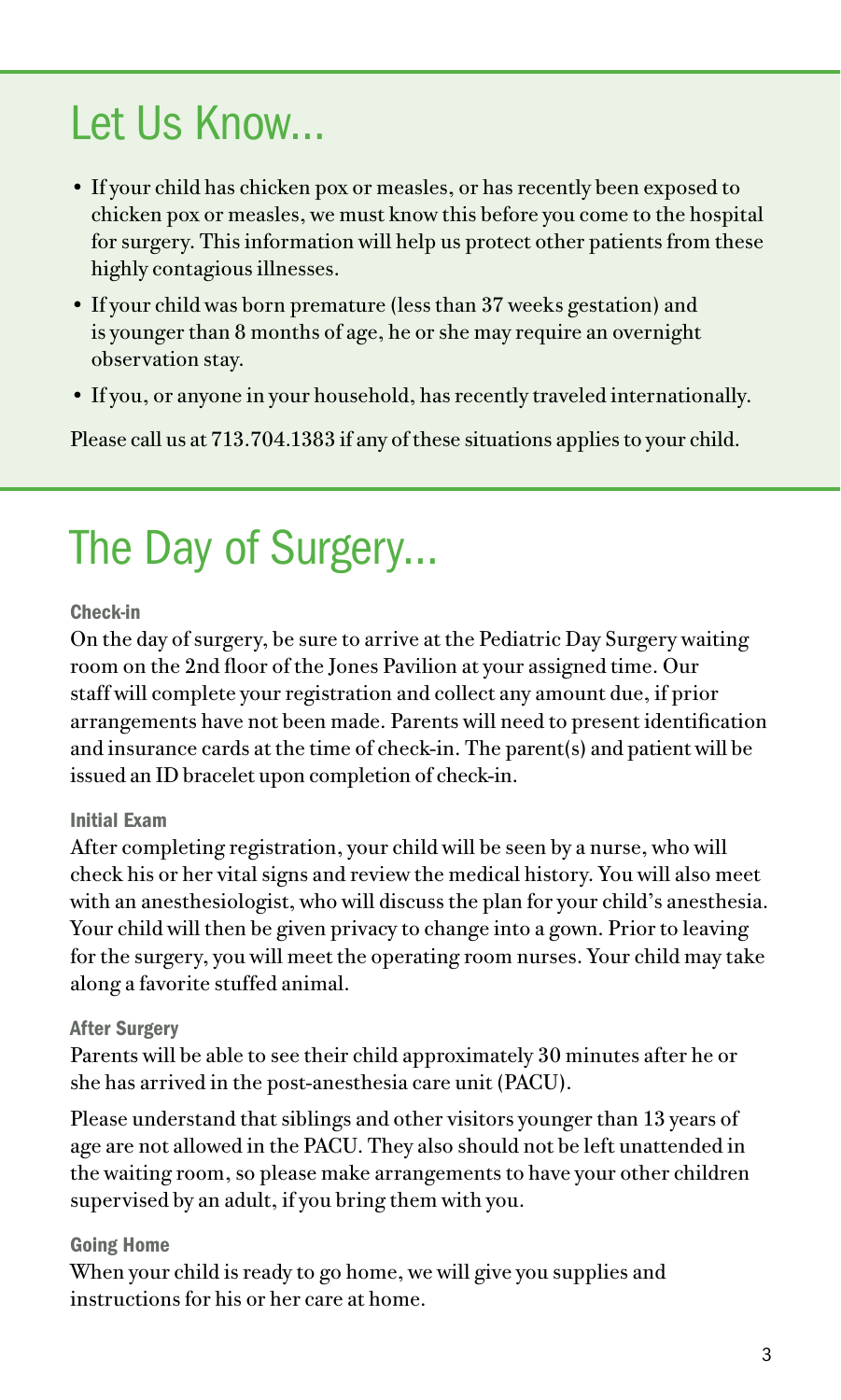### Remember…

- $\Box$  Make arrangements for siblings to stay with family or friends.
- $\Box$  Bathe your child the evening before surgery.
- $\Box$  Dress your child in comfortable clothes that are easy to remove.
- $\Box$  Bring your insurance or Medicaid card and your driver's license or photo I.D.
- $\Box$  Bring a favorite clean stuffed animal to help your child relax. Put a clean pillow and clean blanket in the car for the ride home.
- $\Box$  If your child prefers a special bottle or cup, bring it with you.
- $\Box$  If your child requires a special diet or formula, bring these items with you.
- $\Box$  If your child wears contact lenses, bring the case and solution to store them. The lenses must be removed before surgery.
- $\Box$  Leave jewelry and other valuables at home. All jewelry must be removed before surgery.

### Important Information

Your child is scheduled for

at Pediatric Day Surgery at Children's Memorial Hermann Hospital. If you have any questions, please call us at 713.704.1383.

\_\_\_\_\_\_\_\_\_\_\_\_\_\_\_\_\_\_\_\_\_\_\_\_\_\_\_\_\_\_\_\_\_\_\_\_\_\_\_\_\_\_\_\_\_\_\_\_\_\_\_\_\_\_\_\_\_\_\_\_\_\_\_\_\_\_\_\_\_\_\_\_\_\_\_\_,

Date and Time of Surgery: \_\_\_\_\_\_\_\_\_\_\_\_\_\_\_\_\_\_\_\_\_\_\_\_\_\_\_\_\_\_\_\_\_\_\_\_\_\_\_\_\_\_\_\_\_\_\_\_\_\_

Plan to arrive  $1\frac{1}{2}$  to 2 hours before the time of surgery (unless your doctor instructs you otherwise). Pediatric Day Surgery is located on the 2nd floor of the Jones Pavilion.

\_\_\_\_\_\_\_\_\_\_\_\_\_\_\_\_\_\_\_\_\_\_\_\_\_\_\_\_\_\_\_\_\_\_\_\_\_\_\_\_\_\_\_\_\_\_\_\_\_\_\_\_\_\_\_\_\_\_\_\_\_\_\_\_\_\_\_\_\_\_\_\_\_\_\_\_\_

\_\_\_\_\_\_\_\_\_\_\_\_\_\_\_\_\_\_\_\_\_\_\_\_\_\_\_\_\_\_\_\_\_\_\_\_\_\_\_\_\_\_\_\_\_\_\_\_\_\_\_\_\_\_\_\_\_\_\_\_\_\_\_\_\_\_\_\_\_\_\_\_\_\_\_\_\_

\_\_\_\_\_\_\_\_\_\_\_\_\_\_\_\_\_\_\_\_\_\_\_\_\_\_\_\_\_\_\_\_\_\_\_\_\_\_\_\_\_\_\_\_\_\_\_\_\_\_\_\_\_\_\_\_\_\_\_\_\_\_\_\_\_\_\_\_\_\_\_\_\_\_\_\_\_

\_\_\_\_\_\_\_\_\_\_\_\_\_\_\_\_\_\_\_\_\_\_\_\_\_\_\_\_\_\_\_\_\_\_\_\_\_\_\_\_\_\_\_\_\_\_\_\_\_\_\_\_\_\_\_\_\_\_\_\_\_\_\_\_\_\_\_\_\_\_\_\_\_\_\_\_\_

Notes: \_\_\_\_\_\_\_\_\_\_\_\_\_\_\_\_\_\_\_\_\_\_\_\_\_\_\_\_\_\_\_\_\_\_\_\_\_\_\_\_\_\_\_\_\_\_\_\_\_\_\_\_\_\_\_\_\_\_\_\_\_\_\_\_\_\_\_\_\_\_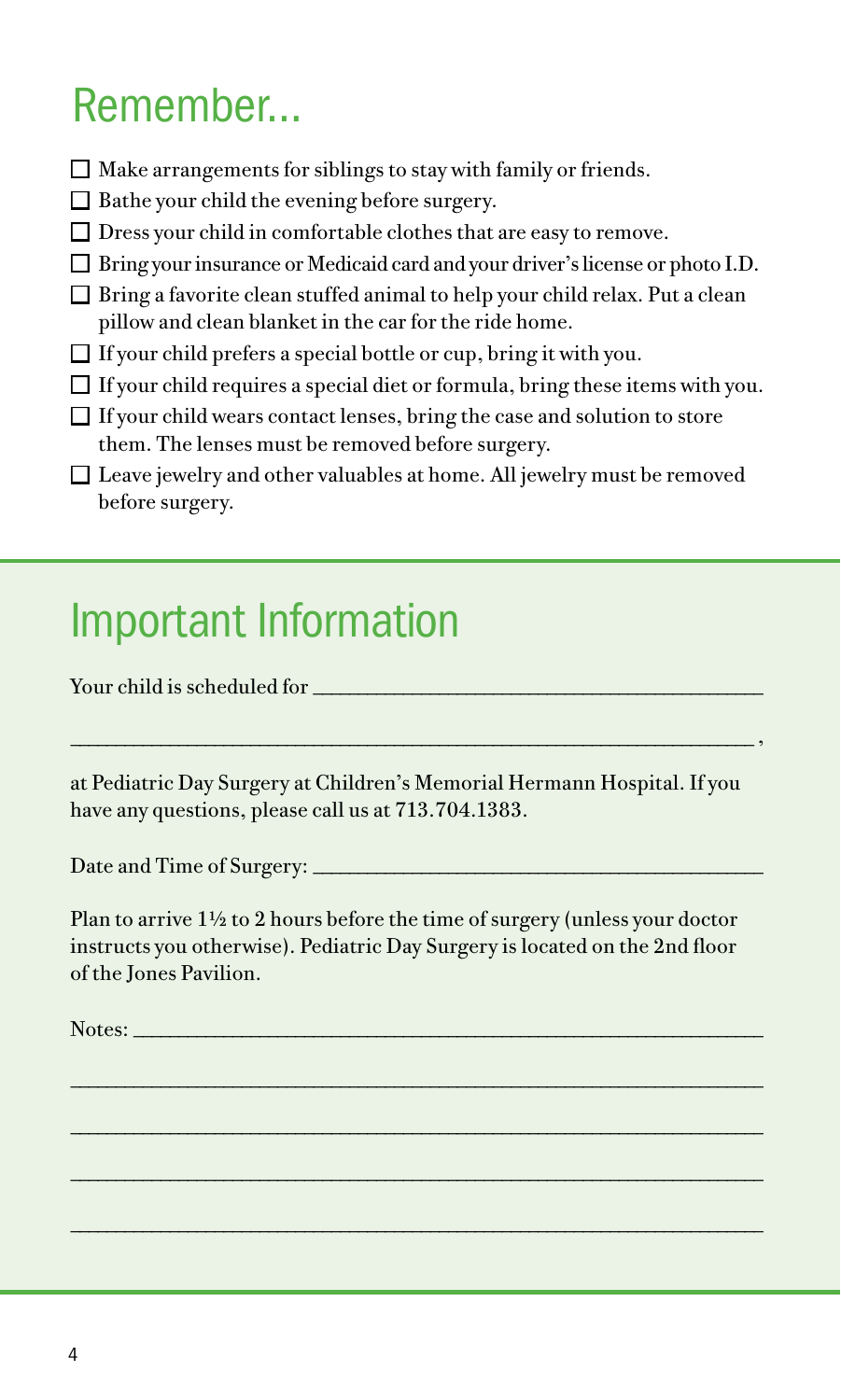

### Parking

- Valet parking at the Fannin Street entrance is available from 5:30 a.m. until 1:30 a.m.
- The Memorial Hermann Medical Plaza garage at the 6400 Fannin St.
- TMC Garage 4 is located behind Memorial Hermann-TMC at 1406 Cambridge St. Entrances are on Cambridge (across from the Houston Zoo) and Ross Sterling Avenue.
- Sterling Garage is located next to TMC Garage 4 at 1400 Ross Sterling Avenue.

For more information about hospital parking, call 713.704.2027. Please note that parking rates may change without notice.